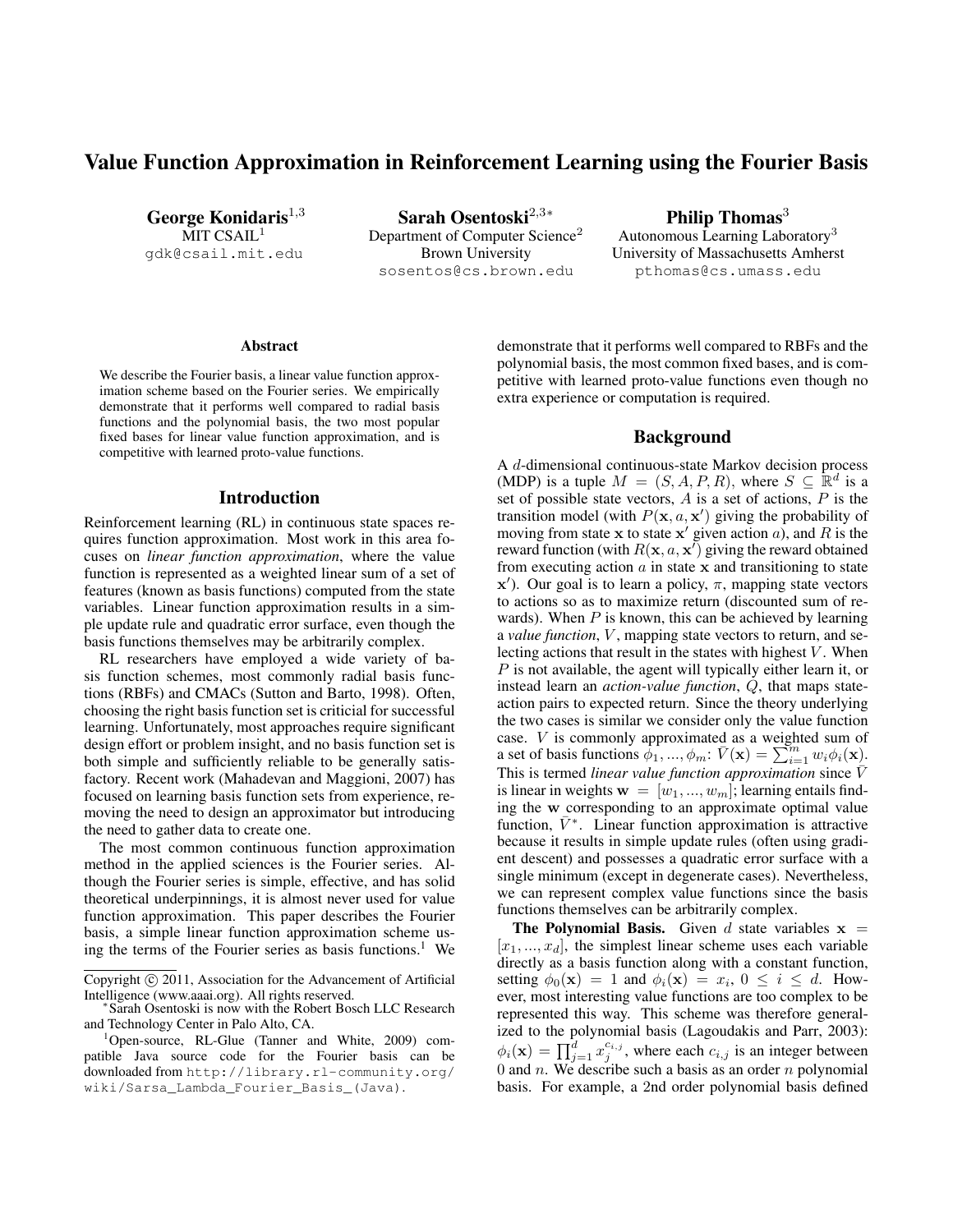over two state variables  $x$  and  $y$  would have feature vector:  $\Phi = \begin{bmatrix} 1, & x, & y, & xy, & x^2y, & xy^2, & x^2y^2 \end{bmatrix}$ . Note the features that are a function of both variables; these features model the interaction between those variables.

Radial Basis Functions. Another common scheme is RBFs, where each basis function is a Gaussian:  $\phi_i(\mathbf{x}) = \frac{1}{\sqrt{2\pi}}$  $\frac{1}{2\pi\sigma^2}e^{-||c_i - \mathbf{x}||^2/2\sigma^2}$ , for a given collection of centers  $c_i$  and variance  $\sigma^2$ . The centers are typically distributed evenly along each dimension, leading to  $n^d$  centers for d state variables and a given order  $n$ ;  $\sigma^2$  can be varied but is often set to  $\frac{2}{n-1}$ . RBFs only generalize locally—changes in one area of the state space do not affect the entire state space. Thus, they are suitable for representing value functions that might have discontinuities. However, this limited generalization is often reflected in slow initial performance.

Proto-Value Functions. Recent research has focused on learning basis functions given experience. The most prominent learned basis is *proto-value functions* or PVFs (Mahadevan and Maggioni, 2007). In their simplest form, an agent builds an adjacency matrix, A, from experience and then computes the Laplacian,  $L = (D - A)$ , of A where D is a diagonal matrix with  $D(i, i)$  being the out-degree of state  $i$ . The eigenvectors of  $L$  form a set of bases that respect the topology of the state space (as reflected in  $A$ ), and can be used as a set of orthogonal bases for a discrete domain.

Mahadevan et al. (2006) extended PVFs to continuous domains, using a local distance metric to construct the graph and an out-of-sample method for obtaining the values of each basis function at states not represented in A. Although the given results are promising, PVFs in continuous spaces require samples to build A, an eigenvector decomposition to build the basis functions, and pose several potentially difficult design decisions.

## The Fourier Basis

In this section we describe the Fourier series for one and multiple variables, and use it to define the univariate and multivariate Fourier bases.

#### The Univariate Fourier Series

The Fourier series is used to approximate a periodic function; a function f is periodic with period T if  $f(x+T) =$  $f(x)$ ,  $\forall x$ . The *n*th degree Fourier expansion of f is:

$$
\bar{f}(x) = \frac{a_0}{2} + \sum_{k=1}^{n} \left[ a_k \cos\left(k \frac{2\pi}{T} x\right) + b_k \sin\left(k \frac{2\pi}{T} x\right) \right],\tag{1}
$$

with  $a_k = \frac{2}{T} \int_0^T f(x) \cos(\frac{2\pi kx}{T}) dx$  and with  $b_k =$  $\frac{2}{T} \int_0^T f(x) \sin(\frac{2\pi kx}{T}) dx$ . For the remainder of this paper we assume for simplicity that  $T = 2$ , with the variables of the function we wish to approximate scaled appropriately.

In the RL setting  $f$  is unknown so we cannot compute  $a_0, ..., a_n$  and  $b_1, ..., b_n$ , but we can instead treat them as parameters in a linear function approximation scheme, with:

$$
\phi_i(x) = \begin{cases} 1 & i = 0 \\ \cos\left(\frac{i+1}{2}\pi x\right) & i > 0, i \text{ odd} \\ \sin\left(\frac{i}{2}\pi x\right) & i > 0, i \text{ even.} \end{cases}
$$

Thus a full nth order Fourier approximation to a onedimensional value function results in a linear function approximator with  $2n + 1$  terms. However, as we shall see below, we can usually use only  $n + 1$  terms.

### Even, Odd and Non-Periodic Functions

If f is known to be even (that is,  $f(x) = f(-x)$ , so that f is symmetric about the y-axis), then  $\forall i > 0, b_i = 0$ , so the sin terms can be dropped. This results in a function *guaranteed* to be even, and reduces the terms required for an nth order Fourier approximation to  $n + 1$ . Similarly, if f is known to be odd (that is,  $f(x) = -f(-x)$ , so that f is symmetric with respect to the origin) then  $\forall i > 0, a_i = 0$ , so we can omit the cos terms. These cases are depicted in Figure 1.



Figure 1: Even (a) and odd (b) functions.

However, in general, value functions are not even, odd, or periodic (or known to be in advance). In such cases, we can define our approximation over  $[-1, 1]$  but only project the input variable to  $[0, 1]$ . This results in a function periodic on  $[-1, 1]$  but unconstrained on  $(0, 1]$ . We are now free to choose whether or not the function is even or odd over [−1, 1] and can drop half of the terms in the approximation.

In general, we expect that it will be better to use the "halfeven" approximation and drop the sin terms because this causes only a slight discontinuity at the origin. Thus, we define the univariate nth order Fourier basis as:

$$
\phi_i(x) = \cos(i\pi x),\tag{2}
$$

for  $i = 0, ..., n$ . Figure 2 depicts a few of the resulting basis functions. Note that frequency increases with  $i$ ; thus, high order basis functions will correspond to high frequency components of the value function.



Figure 2: Univariate Fourier basis functions for  $i = 1, 2, 3$ and 4. The basis function for  $i = 0$  is a constant.

#### The Multivariate Fourier Series

The nth order Fourier expansion of the multivariate function  $F(\mathbf{x})$  with period T in d dimensions is:

$$
\bar{F}(\mathbf{x}) = \sum_{\mathbf{c}} \left[ a_{\mathbf{c}} \cos \left( \frac{2\pi}{T} \mathbf{c} \cdot \mathbf{x} \right) + b_{\mathbf{c}} \sin \left( \frac{2\pi}{T} \mathbf{c} \cdot \mathbf{x} \right) \right],
$$
\n(3)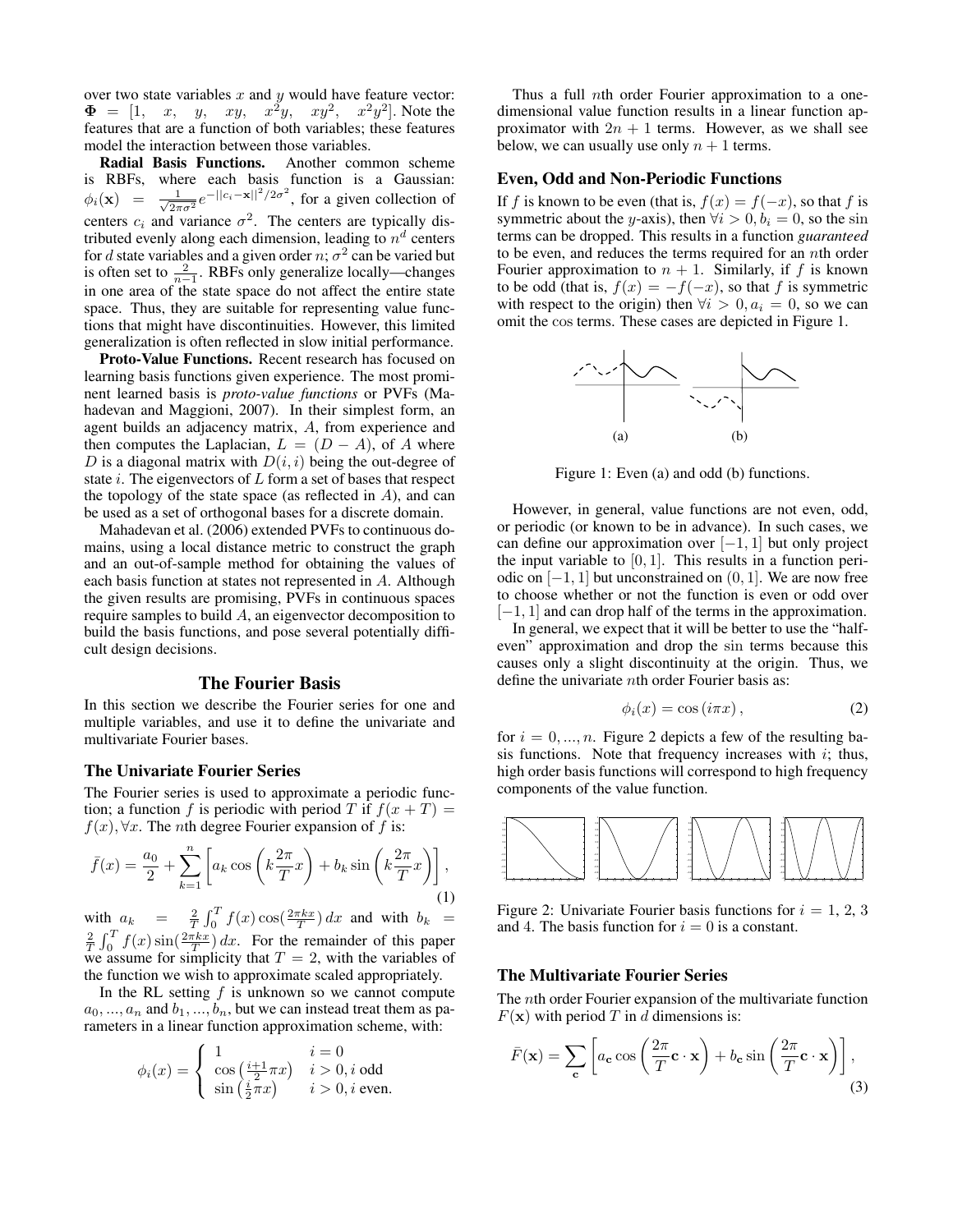where  $\mathbf{c} = [c_1, ..., c_d], c_j \in [0, ..., n], 1 \leq j \leq d$ . This results in  $2(n + 1)^d$  basis functions for an *n*th order full Fourier approximation to a value function in  $d$  dimensions, which can be reduced to  $(n + 1)^d$  if we drop either the sin or cos terms for each variable as described above. We thus define the *nth* order Fourier basis for  $d$  variables:

$$
\phi_i(\mathbf{x}) = \cos\left(\pi \mathbf{c}^i \cdot \mathbf{x}\right),\tag{4}
$$

where  $\mathbf{c}^i = [c_1, ..., c_d], c_j \in [0, ..., n], 1 \le j \le d$ . Each basis function has a vector c that attaches an integer coefficient (less than or equal to  $n$ ) to each variable in x; the basis set is obtained by systematically varying these coefficients.

Example basis functions over two variables are shown in Figure 3. Note that  $c = [0, 0]$  results in a constant function. When  $\mathbf{c} = [0, k_y]$  or  $[k_x, 0]$  for positive integers  $k_x$  and  $k_y$ , the basis function depends on only one of the variables, with the value of the non-zero component determining frequency. Only when  $\mathbf{c} = [k_x, k_y]$  does it depend on both; this basis function represents an interaction between the two state variables. The ratio between  $k_x$  and  $k_y$  describes the direction of the interaction, while their values determine the basis function's frequency along each dimension.



Figure 3: A few example Fourier basis functions defined over two state variables. Lighter colors indicate a value closer to 1, darker colors indicate a value closer to  $-1$ .

This basis is easy to compute accurately even for high orders, since cos is bounded in  $[-1, 1]$ , and its arguments are formed by multiplication and summation rather than exponentiation. Although the Fourier basis seems like a natural choice for value function approximation, we know of very few instances (e.g., Kolter and Ng (2007)) of its use in RL prior to this work, and no empirical study of its properties.

### Scaling Gradient Descent Parameters

When performing stochastic gradient descent with a linear approximator, each feature need not have the same learning rate. Intuitively, lower frequency terms should have larger learning rates so that the agent can rapidly estimate the general shape of the target surface, with slower refinement by higher order terms. Many online schemes exist for tuning each learning rate, though these result in problem specific learning rates (Aleida et al., 1998). Given a base learning rate,  $\alpha_1$ , in practice we find that setting the learning rate for basis function  $\phi_i$  to  $\alpha_i = \alpha_1 / ||\mathbf{c}^i||_2$  (avoiding division by

zero by setting  $\alpha_0 = \alpha_1$  where  $\mathbf{c}^0 = \mathbf{0}$ ) performs best. An argument for this approach is given in the Appendix.

# Variable Coupling

In continuous RL domains it is common to use an approximation scheme that assumes each variable contributes independently to the value function. For example, an order 1 polynomial basis function contains basis functions  $1, x_1, x_2$ and  $x_1x_2$ ; assuming independent contributions means we can drop the  $x_1x_2$  term. We call such a basis *uncoupled*.

For higher order function approximators, uncoupling removes the curse of dimensionality: for an order  $n$  polynomial basis with d variables, the full basis has  $(n + 1)^d$ terms, whereas the uncoupled basis has only  $dn + 1$  terms. Although this can lead to poor approximations (because in many cases the variables do not contribute independently) in many continuous domains it does not significantly degrade performance. However, a more sophisticated approach could use prior knowledge about which variables are likely to interact to obtain a smaller but still accurate function approximator. The Fourier basis facilitates this through constraints on c, the coefficient vector used in Equation 4. For example, we obtain an uncoupled basis by requiring that only one element of each c is non-zero. Alternatively, if we know that the interaction of variables  $x_i$  and  $x_j$  is important then we can constrain c so that only  $c_i$  and  $c_j$  can be nonzero simultaneously. We expect that most domains in which a decoupled basis performs poorly are actually *weakly coupled*, in that we can use very low-order terms for the interaction between variables and high-order order terms for each variable independently. The Fourier basis lends itself naturally to implementing such a scheme.

# Empirical Evaluation

This section empirically compares the performance of the Fourier basis<sup>2</sup> on standard continuous benchmarks to that of RBFs, the polynomial basis, and PVFs. Since we are comparing basis functions (as opposed to learning algorithms), we have selected the learning algorithms most widely used, rather than those that are most efficient. While better performance might be obtained using other learning methods, we expect the relative performance differences to persist.

The Swing-Up Acrobot. The acrobot is an underactuated two-link robot where the first link is suspended from a point and the second can exert torque. The goal is to swing the tip of the acrobot's second joint a segment's length above the level of its suspension, much like a gymnast hanging from a pole and swinging above it using their waist. Since the acrobot is underactuated it must swing back and forth to gain momentum. The resulting task has 4 continuous variables (an angle and an angular velocity for each joint) and three actions (exerting a negative, positive or zero unit of torque on the middle joint). Sutton and Barto (1998) contains a more detailed description.

We employed Sarsa( $\lambda$ ) ( $\gamma = 1.0$ ,  $\lambda = 0.9$ ,  $\epsilon = 0$ ) with Fourier bases of orders 3 (256 basis functions), 5 (1296 ba-

<sup>&</sup>lt;sup>2</sup>Our experiments used scaled  $\alpha$  values. For results using unscaled  $\alpha$ , see Konidaris and Osentoski (2008).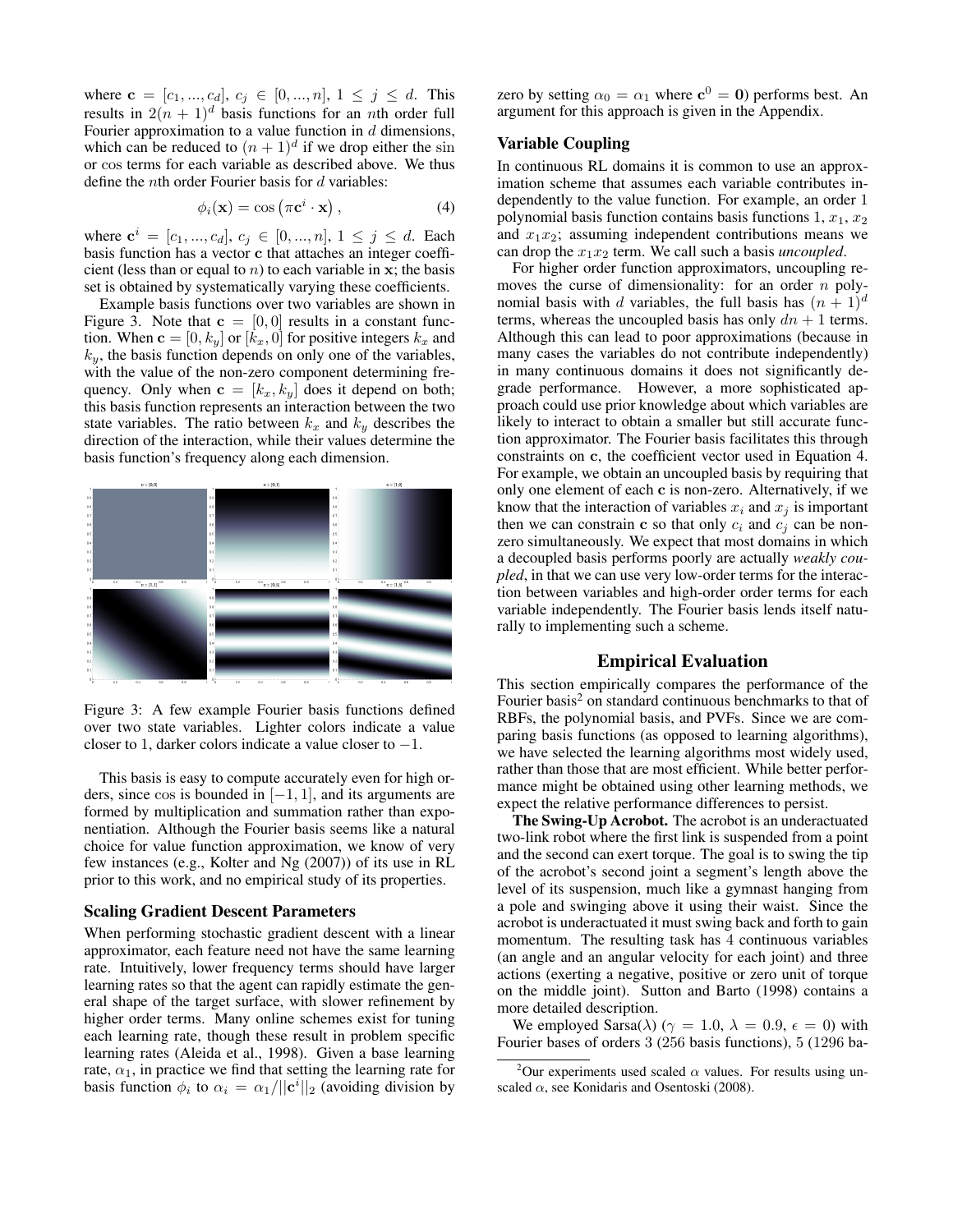sis functions) and 7 (4096 basis functions) and RBF, polynomial and PVF bases of equivalent sizes (we did not run PVFs with 4096 basis functions because the nearest-neighbor calculations for that graph proved too expensive). We systematically varied  $\alpha$  (the gradient descent term) to optimize performance for each combination of basis type and order. Table 4(a) shows the resulting  $\alpha$  values.<sup>3</sup>

The PVFs were built using the normalized Laplacian:  $L = D^{-1/2}(D - W)D^{-1/2}$ , scaling the resulting eigenvectors to the range  $[-1, 1]$ . We also rescaled the Acrobot state variables by [1, 1, 0.05, 0.03] for local distance calculations. Random walks did not suffice to collect samples that adequately covered the state space, so we biased the sample collection to only keep examples where the random walk actually reached the target within 800 steps. We kept 50 of these episodes—approximately 3200 samples. We subsampled these initial samples to graphs of 1200 or 1400 points, created using the nearest 30 neighbors. We did not optimize these settings as well as might have been possible, and thus the PVF averages are not as good as they could have been. However, our intention was to consider the performance of each method as generally used, and a full parameter exploration was beyond the scope of this work.

We ran 20 episodes averaged over 100 runs for each type of learner. The results, shown in Figure 4, demonstrate that the Fourier basis learners outperformed all other types of learning agents for all sizes of function approximators. In particular, the Fourier basis performs better initially than the polynomial basis (which generalizes broadly) and converges to a better policy than the RBFs (which generalize locally). It also performs slightly better than PVFs, even though the Fourier basis is a fixed, rather than learned, basis. However, the value function for Acrobot does not contain any discontinuities, and is therefore not the type of problem that PVFs are designed to solve. In the next section, we consider a domain with a discontinuity in the value function.

The Discontinuous Room. In the Discontinuous Room, shown in Figure 5(a), an agent in a  $10 \times 6$  room must reach a target; the direct path to the target is blocked by a wall, which the agent must go around. The agent has four actions which move it 0.5 units in each direction. This is a simple continuous domain with a large discontinuity, which we use to compare the Fourier basis to PVFs, which were specifically designed to handle discontinuities by modeling the connectivity of the state space. In order to make a reliable comparison, agents using PVFs were given a perfect adjacency matrix containing every legal state and transition, thus avoiding sampling issues and removing the need for an out-of-sample extension method.

Figure 5(b) shows learning curves for the Discontinuous Room using Sarsa( $\lambda$ ) ( $\gamma = 0.9$ ,  $\lambda = 0.9$ ,  $\epsilon = 0$ ) using Fourier bases of order 5 and 7 ( $\alpha = 0.001$  in both cases) defined over the two state variables, and agents using 36 and 64 ( $\alpha = 0.025$  in both cases) PVFs. The Fourier basis outperforms PVFs. Figures  $5(c)$  and  $5(d)$  show example value



Figure 4:  $\alpha$  values used for the Swing-Up Acrobot; learning curves for agents using (b) order 3 (c) order 5 and (d) order 7 Fourier bases, and RBFs and PVFs with corresponding number of basis functions. Error bars are standard error.



Figure 5: The Discontinuous Room (a), where an agent must move from the lower left corner to the upper left corner by skirting around a wall through the middle of the room. Learning curves (b) for agents using  $O(5)$  and  $O(7)$  Fourier bases and agents using 36 and 64 PVFs. Error bars are standard error. Value functions from agents using an  $O(7)$ Fourier basis (c) and 64 PVFs (d).

functions for an agent using an order 7 Fourier basis and a corresponding agent using 64 PVFs. The PVF value function is clearly a better approximation, very precisely modeling the discontinuity around the wall. In contrast, the Fourier basis value function is noisier and does not model the discontinuity as cleanly. However, the results in Figure 5(b) suggest that this does not significantly impact the quality of

<sup>&</sup>lt;sup>3</sup>Note that  $\alpha$  is a gradient descent coefficient; during learning it is multiplied by each basis function to modify that function's weight. Hence, its value is not comparable across different bases.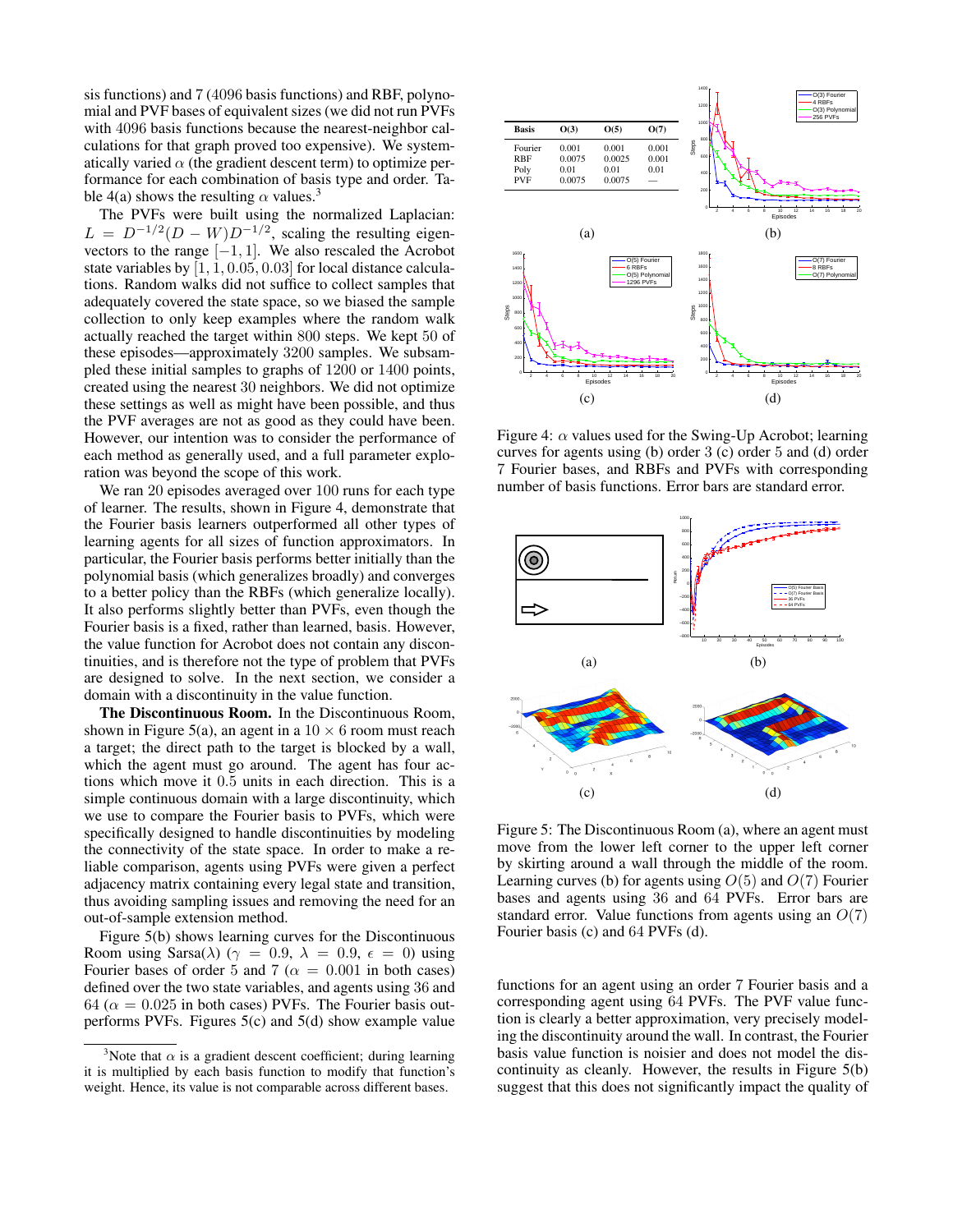the resulting policy; it appears that the Fourier basis agent has learned to avoid the discontinuity. This suggests that the Fourier basis is sufficient for problems with a small number of discontinuities, and that the extra complexity (in samples and computation) of PVFs only becomes really necessary for more complex problems.

Mountain Car. The Mountain Car (Sutton and Barto, 1998) is an underpowered car stuck in a valley; to escape, it must first accelerate up the back of the valley, and then use the resulting momentum to drive up the other side. This induces a steep discontinuity in the value function which makes learning difficult for bases with global support.

We employed Sarsa( $\lambda$ ) ( $\gamma = 1.0$ ,  $\lambda = 0.9$ ,  $\epsilon = 0$ ) with Fourier bases of orders 3 and 5, and RBFs and PVFs of equivalent sizes (we were unable to learn with the polynomial basis). The  $\alpha$  values used are in Table 1.

| Basis      | O(3)  | O(5)  |
|------------|-------|-------|
| Fourier    | 0.001 | 0.001 |
| RBF        | 0.025 | 0.025 |
| <b>PVF</b> | 0.01  | 0.025 |

Table 1:  $\alpha$  values used for Mountain Car.



Figure 6: Mountain Car learning curves for agents using (a) order 3 (b) order 5 Fourier bases, and RBFs and PVFs with corresponding number of basis functions. Error bars are standard error.

The results (shown in Figure 6) indicate that for low orders, the Fourier basis outperforms RBFs and PVFs. For higher orders the Fourier basis initially performs worse (because it does not model the discontinuity well) but converges to a better solution.

#### **Discussion**

Our results show that the Fourier basis provides a reliable basis for value function approximation. We expect that for many problems, the Fourier basis will be sufficient to learn a good value function without requiring transition samples or an expensive or complex method to create a basis. Additionally, the ability to include prior knowledge about variable interaction provides a simple and useful tool for inducing structure in the value function.

Another vein of research has examined multi-scale basis function construction, which create a hierarchy of basis functions at different levels of resolution. One approach employs multigrid methods to construct basis functions at

multiple levels of resolution (Ziv and Shimkin, 2005). Diffusion wavelets (Mahadevan and Maggioni, 2006) are another approach that compactly represents dyadic powers of the transition matrix at each level of the hierarchy. We examined the utility of a simple global fixed basis that does not require sampling to construct; a similar examination of wavelet basis functions may provide interesting results.

The one area in which we find that the Fourier basis has difficulty is representing flat areas in value functions; moreover, for high order Fourier basis approximations, sudden discontinuities may induce "ringing" around the point of discontinuity, known as *Gibbs phenomenon* (Gibbs, 1898). This may result in policy difficulties near the discontinuity.

Another challenge posed by the Fourier basis (and all fixed basis function approximators) is how to select basis functions when a full order approximation of reasonable size is too large to be useful. PVFs, by contrast, scale with the size of the sample graph (and thus could potentially take advantage of the underlying complexity of the manifold). One potential solution is the use of feature selection (Kolter and Ng, 2009; Johns, Painter-Wakefield, and Parr, 2010) to obtain a good set of basis functions for learning. The Fourier basis is particularly well suited to feature selection because it provides an easy way to specify a fixed yet complete (up to a given order) set of basis functions, where the important relationships between state variables may be easily interpreted by a human through the c vectors corresponding to selected basis functions. For example, if basis functions corresponding to high-order interactions between two variables are consistently selected it would be reasonable to infer that that interaction is important to the dynamics of the domain.

Our experiences with the Fourier basis show that this simple and easy to use basis reliably performs well on a range of problems. As such, although it may not perform well for domains with several significant discontinuities, its simplicity and reliability suggest that linear function approximation using the Fourier basis should be the first approach tried when RL is applied to a new problem.

# Summary

We have described the Fourier basis, a linear function approximation scheme using the terms of the Fourier series as features. Our experimental results show that this simple and easy to use basis performs well compared to two popular fixed bases and a learned set of basis functions in three continuous RL benchmarks, and is competitive with a popular learned basis.

## Acknowledgements

SO was supported in part by the National Science Foundation under grants NSF IIS-0534999 and NSF IIS-0803288. GDK was supported in part by the AFOSR under grant AOARD-104135 and the Singapore Ministry of Education under a grant to the Singapore-MIT International Design Center. Any opinions, findings, and conclusions or recommendations expressed in this material are those of the authors and do not necessarily reflect the views of the NSF, the AFOSR, or the Singapore Ministry of Education.